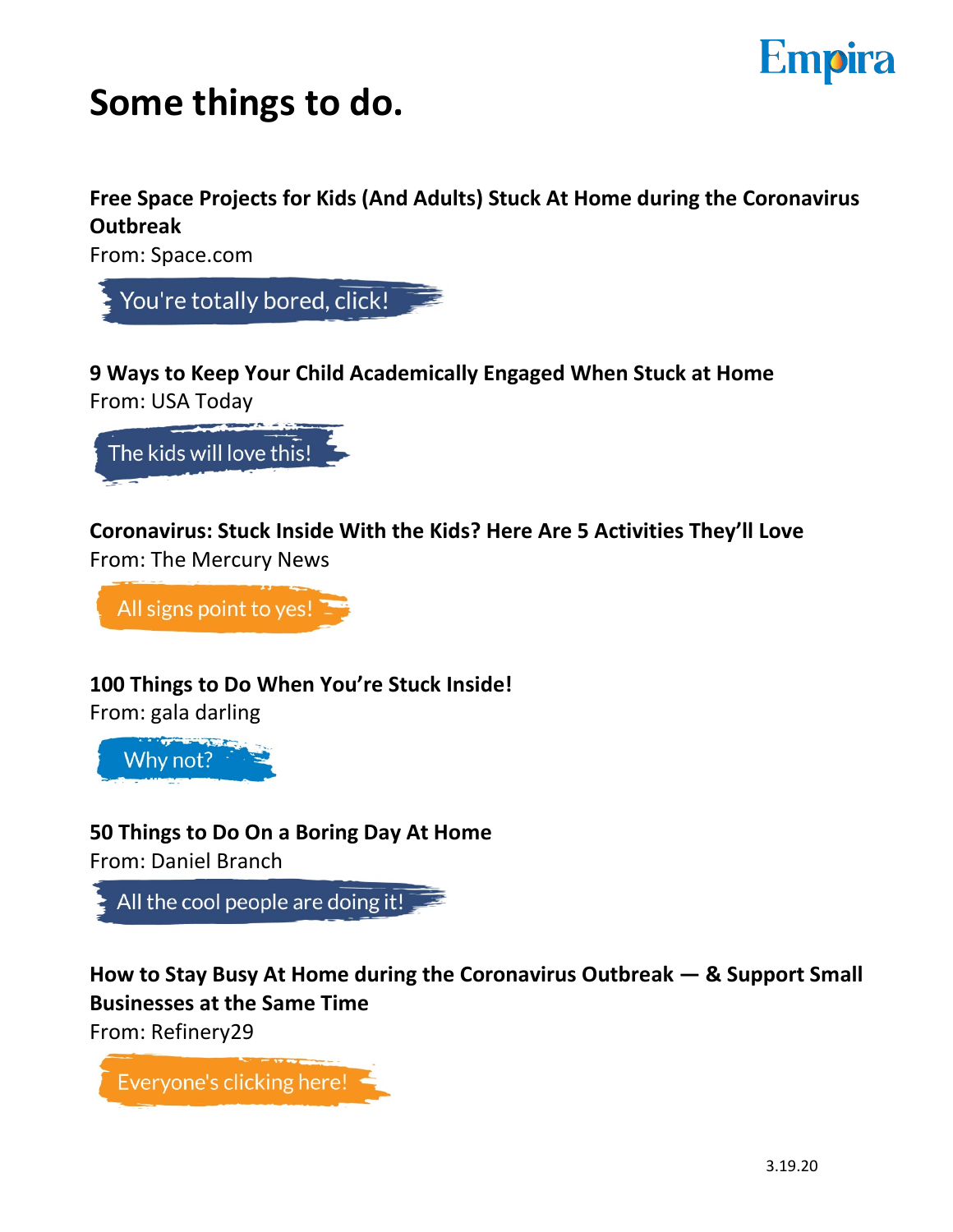# **Empira**

#### **35+ Things to Do While You're Stuck At Home with Kids**

From: Almost Makes Perfect

Go ahead, click here...

#### **Things to Do While You're Stuck at Home**

From: Chicago Tribune



#### **100 Things to Do While Stuck Inside Due to a Pandemic**

From: USA Today

You know you want to do this...

#### **Finding Connection during a Pandemic**

From: Wisconsin Public Radio

Come on, try it!

#### **6 Beautiful Italian Museums to Visit for Free Online**

From: An American in Rome

Click, it's totally your thing!

### **Stuck at Home? These 12 Famous Museums Offer Virtual Tours**

From: People

You know you want to click here. 

**Free Coloring Books from 113 Museums** From: Open Culture

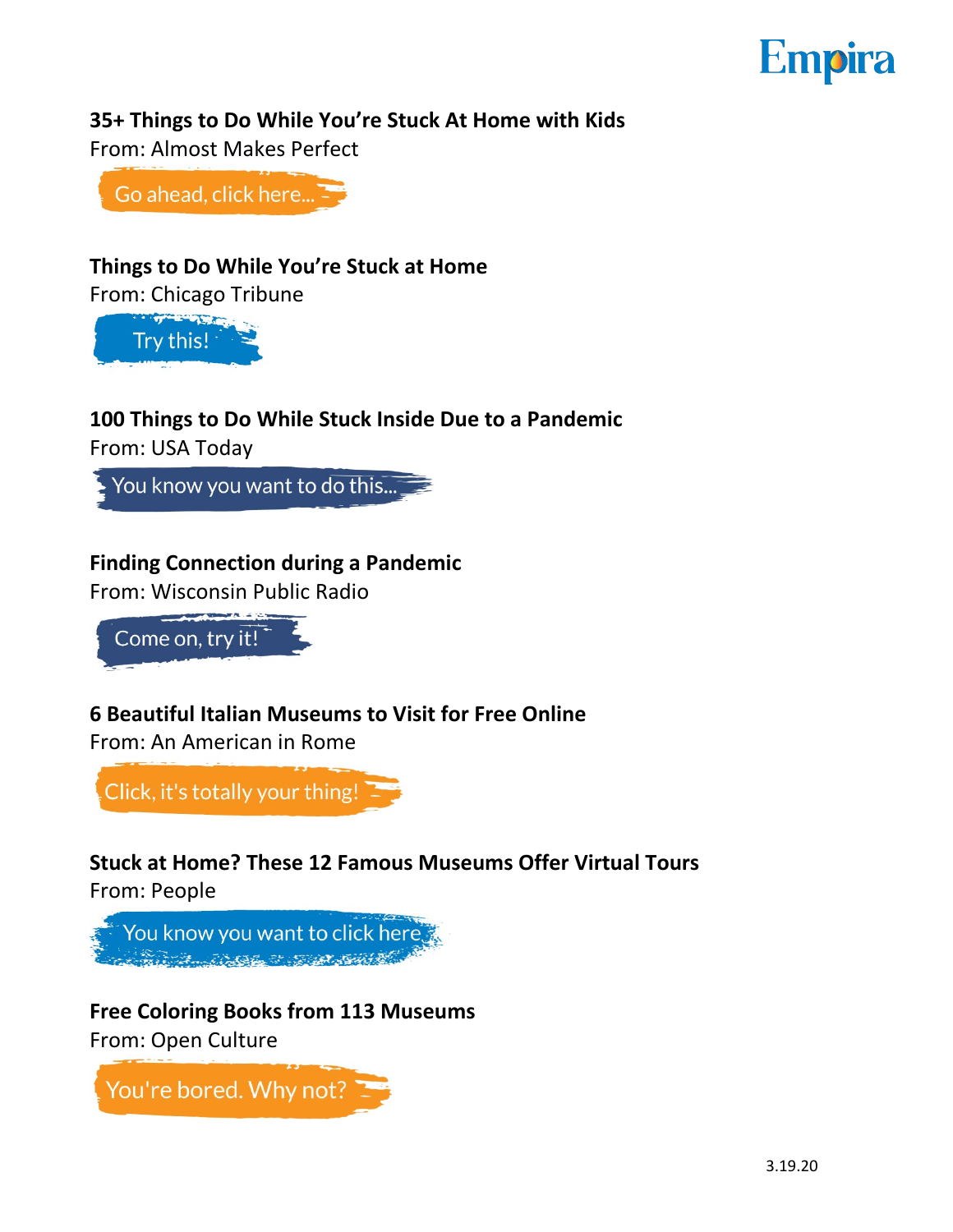# **Empira**

#### **Free Online Art Classes**

From: Make



#### **20 Virtual Field Trips to Take With Your Kids**

From: Adventures in Familyhood

You have to check this out!

### **Webinar: Engagement in a Time of Quarantine**

From: TimeSlips



#### **Day-by-Day Projects to Keep Kids Reading, Thinking and Growing** From: Scholastic

You love this! and and an and

#### **Inspiring, Positive Stories**

[From: Good News Network](http://www.goodnewsnetwork.org)



### **15 Useful Things to Do When You're Stuck at Home**

From: The Simple Dollar



## **Social storytelling Platform**

From: Wattpad